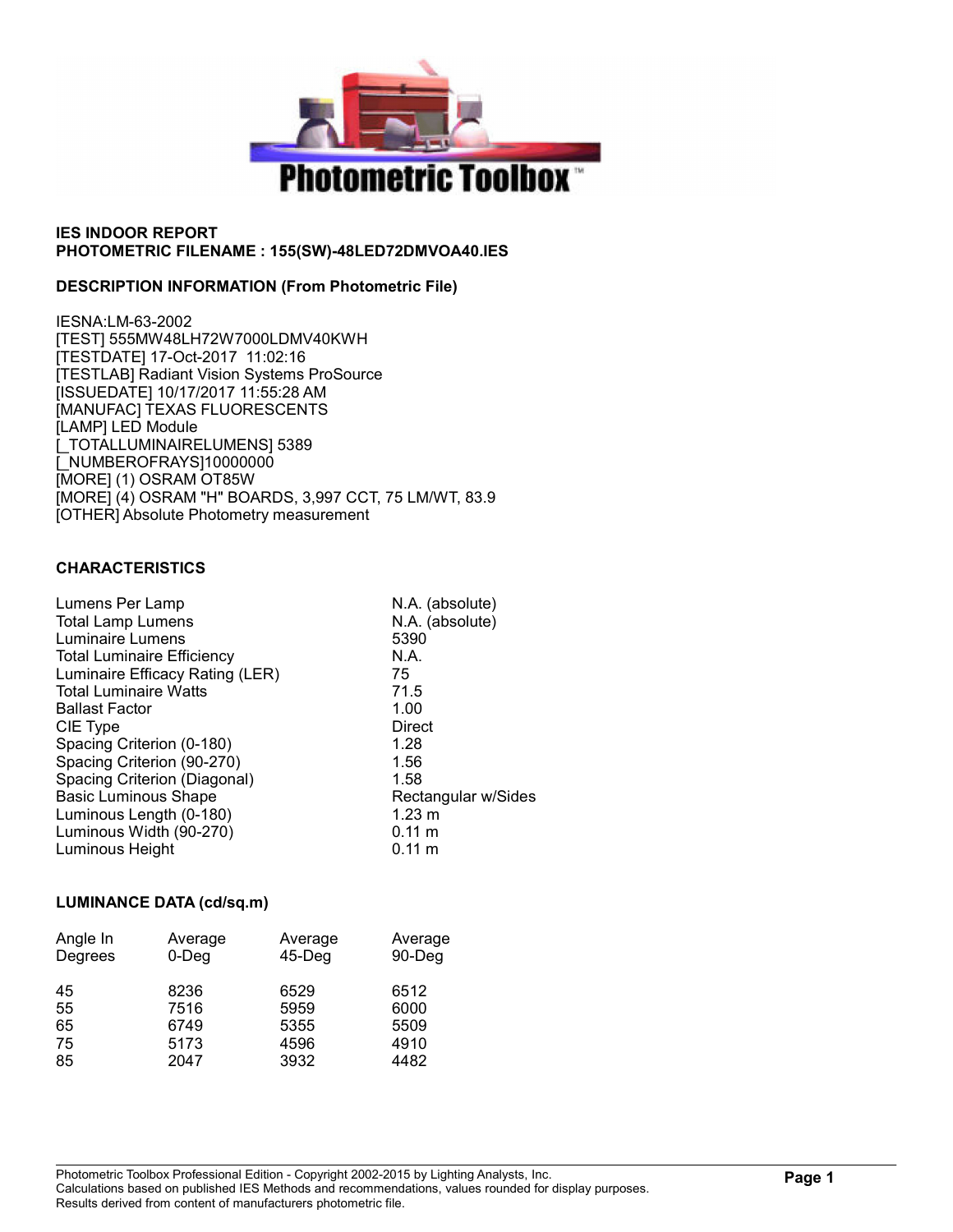#### CANDELA TABULATION

|             | <u>0</u>         | 10               | 20               | 30               | 40               | 50               | 60               | 70               | 80                | 90                |
|-------------|------------------|------------------|------------------|------------------|------------------|------------------|------------------|------------------|-------------------|-------------------|
| $\mathbf 0$ | 1262.73          | 1262.73          | 1262.73          | 1262.73          | 1262.73          | 1262.73          | 1262.73          | 1262.73          | 1262.73           | 1262.73           |
| 3           | 1271.12          | 1271.40          | 1271.61          | 1270.72          | 1270.70          | 1269.90          | 1268.80          | 1267.67          | 1266.51           | 1265.23           |
| 6           | 1270.21          | 1270.80          | 1272.73          | 1273.96          | 1274.59          | 1274.90          | 1274.58          | 1274.18          | 1273.73           | 1272.81           |
| 9           | 1251.59          | 1254.16          | 1262.77          | 1269.21          | 1275.36          | 1278.71          | 1281.32          | 1283.47          | 1284.99           | 1285.74           |
| 12          | 1226.63          | 1233.18          | 1247.55          | 1263.19          | 1274.27          | 1280.98          | 1286.97          | 1293.36          | 1297.72           | 1299.69           |
| 15          | 1207.19          | 1212.95          | 1231.24          | 1251.57          | 1267.87          | 1280.71          | 1291.52          | 1301.55          | 1308.14           | 1310.48           |
| 18          | 1187.24          | 1192.61          | 1207.13          | 1233.92          | 1255.66          | 1276.97          | 1294.46          | 1308.27          | 1315.19           | 1318.43           |
| 21          | 1159.67          | 1166.03          | 1186.11          | 1218.59          | 1246.00          | 1271.42          | 1294.65          | 1309.94          | 1318.36           | 1324.70           |
| 24          | 1130.86          | 1140.43          | 1169.87          | 1204.34          | 1233.61          | 1265.14          | 1294.36          | 1308.39          | 1316.86           | 1328.92           |
| 27          | 1106.85          | 1118.02          | 1148.97          | 1187.71          | 1219.72          | 1255.72          | 1291.37          | 1305.75          | 1312.24           | 1329.99           |
| 30          | 1078.58          | 1090.35          | 1122.40          | 1162.77          | 1202.83          | 1244.40          | 1282.82          | 1301.74          | 1305.99           | 1325.59           |
| 33          | 1036.75          | 1053.23          | 1088.19          | 1137.46          | 1187.32          | 1230.70          | 1267.69          | 1292.02          | 1297.22           | 1314.14           |
| 36          | 986.32           | 1014.33          | 1054.19          | 1113.41          | 1167.64          | 1206.52          | 1249.40          | 1277.07          | 1285.11           | 1298.02           |
| 39          | 935.72           | 978.79           | 1022.44          | 1077.96          | 1136.46          | 1179.06          | 1229.77          | 1259.40          | 1272.54           | 1280.36           |
| 42          | 892.58           | 935.37           | 982.25           | 1043.93          | 1109.27          | 1156.59          | 1207.00          | 1232.89          | 1255.48           | 1263.23           |
| 45          | 858.78           | 875.08           | 939.89           | 1009.49          | 1079.80          | 1132.73          | 1177.83          | 1201.08          | 1229.35           | 1246.59           |
| 48          | 815.31           | 814.98           | 900.46           | 972.80           | 1044.47          | 1096.40          | 1145.55          | 1173.88          | 1196.62           | 1223.27           |
| 51          | 747.21           | 773.63           | 853.13           | 929.05           | 1003.86          | 1053.02          | 1112.65          | 1146.36          | 1164.54           | 1187.30           |
| 54          | 675.80           | 730.55           | 810.96           | 872.62           | 959.56           | 1011.58          | 1079.12          | 1112.77          | 1129.71           | 1144.86           |
| 57          | 622.44           | 675.43           | 757.26           | 825.26           | 920.63           | 967.28           | 1041.79          | 1074.88          | 1094.14           | 1103.37           |
| 60          | 571.93           | 614.99           | 692.30           | 774.44<br>722.91 | 868.53           | 925.07           | 989.27           | 1033.30          | 1053.98           | 1062.67           |
| 63          | 506.73<br>436.85 | 549.45<br>474.05 | 635.43<br>571.63 | 671.09           | 804.27<br>752.91 | 885.51<br>839.24 | 935.85<br>887.53 | 985.03<br>930.23 | 1009.59<br>960.60 | 1020.73<br>976.00 |
| 66<br>69    | 374.45           | 408.33           | 512.98           | 602.74           | 698.65           | 779.92           | 836.70           | 874.21           | 908.66            | 927.04            |
| 72          | 312.23           | 352.56           | 454.36           | 542.57           | 644.12           | 720.67           | 780.15           | 822.24           | 856.64            | 872.85            |
| 75          | 241.73           | 291.94           | 391.95           | 487.70           | 581.35           | 666.52           | 720.50           | 772.41           | 803.37            | 813.95            |
| 78          | 169.83           | 226.94           | 329.29           | 433.10           | 527.73           | 604.41           | 667.04           | 718.09           | 752.66            | 756.22            |
| 81          | 114.70           | 171.58           | 283.98           | 386.57           | 482.81           | 554.24           | 623.35           | 674.97           | 707.69            | 712.15            |
| 84          | 61.87            | 125.21           | 230.34           | 334.71           | 428.95           | 501.94           | 584.25           | 624.23           | 661.05            | 669.03            |
| 87          | 22.76            | 86.03            | 193.50           | 299.68           | 396.01           | 470.91           | 548.87           | 593.95           | 621.63            | 633.52            |
| 90          | 7.15             | 67.33            | 172.77           | 282.69           | 371.27           | 440.98           | 519.19           | 562.04           | 610.43            | 595.17            |
| 93          | 0.52             | 28.23            | 87.97            | 135.59           | 163.36           | 202.41           | 242.11           | 275.07           | 251.94            | 274.54            |
| 96          | 0.05             | 3.15             | 5.96             | 6.67             | 12.97            | 12.66            | 19.29            | 27.39            | 27.01             | 17.36             |
| 99          | 0.03             | 0.69             | 2.07             | 2.54             | 2.16             | 2.15             | 3.07             | 2.85             | 5.01              | 0.96              |
| 102         | 0.00             | 0.00             | 0.00             | 0.00             | 0.00             | 0.00             | 0.00             | 0.00             | 0.00              | 0.00              |
| 105         | 0.00             | 0.00             | 0.00             | 0.00             | 0.00             | 0.00             | 0.00             | 0.00             | 0.00              | 0.00              |
| 108         | 0.00             | 0.00             | 0.00             | 0.00             | 0.00             | 0.00             | 0.00             | 0.00             | 0.00              | 0.00              |
| 111         | 0.00             | 0.00             | 0.00             | 0.00             | 0.00             | 0.00             | 0.00             | 0.00             | 0.00              | 0.00              |
| 114         | 0.00             | 0.00             | 0.00             | 0.00             | 0.00             | 0.00             | 0.00             | 0.00             | 0.00              | 0.00              |
| 117         | 0.00             | 0.00             | 0.00             | 0.00             | 0.00             | 0.00             | 0.00             | 0.00             | 0.00              | 0.00              |
| 120         | 0.00<br>0.00     | 0.00<br>0.00     | 0.00<br>0.00     | 0.00<br>0.00     | 0.00<br>0.00     | 0.00<br>0.00     | 0.00<br>0.00     | 0.00<br>0.00     | 0.00<br>0.00      | 0.00<br>0.00      |
| 123<br>126  | 0.00             | 0.00             | 0.00             | 0.00             | 0.00             | 0.00             | 0.00             | 0.00             | 0.00              | 0.00              |
| 129         | 0.00             | 0.00             | 0.00             | 0.00             | 0.00             | 0.00             | 0.00             | 0.00             | 0.00              | 0.00              |
| 132         | 0.00             | 0.00             | 0.00             | 0.00             | 0.00             | 0.00             | 0.00             | 0.00             | 0.00              | 0.00              |
| 135         | 0.00             | 0.00             | 0.00             | 0.00             | 0.00             | 0.00             | 0.00             | 0.00             | 0.00              | 0.00              |
| 138         | 0.00             | 0.00             | 0.00             | 0.00             | 0.00             | 0.00             | 0.00             | 0.00             | 0.00              | 0.00              |
| 141         | 0.00             | 0.00             | 0.00             | 0.00             | 0.00             | 0.00             | 0.00             | 0.00             | 0.00              | 0.00              |
| 144         | 0.00             | 0.00             | 0.00             | 0.00             | 0.00             | 0.00             | 0.00             | 0.00             | 0.00              | 0.00              |
| 147         | 0.00             | 0.00             | 0.00             | 0.00             | 0.00             | 0.00             | 0.00             | 0.00             | 0.00              | 0.00              |
| 150         | 0.00             | 0.00             | 0.00             | 0.00             | 0.00             | 0.00             | 0.00             | 0.00             | 0.00              | 0.00              |
| 153         | 0.00             | 0.00             | 0.00             | 0.00             | 0.00             | 0.00             | 0.00             | 0.00             | 0.00              | 0.00              |
| 156         | 0.00             | 0.00             | 0.00             | 0.00             | 0.00             | 0.00             | 0.00             | 0.00             | 0.00              | 0.00              |
| 159         | 0.00             | 0.00             | 0.00             | 0.00             | 0.00             | 0.00             | 0.00             | 0.00             | 0.00              | 0.00              |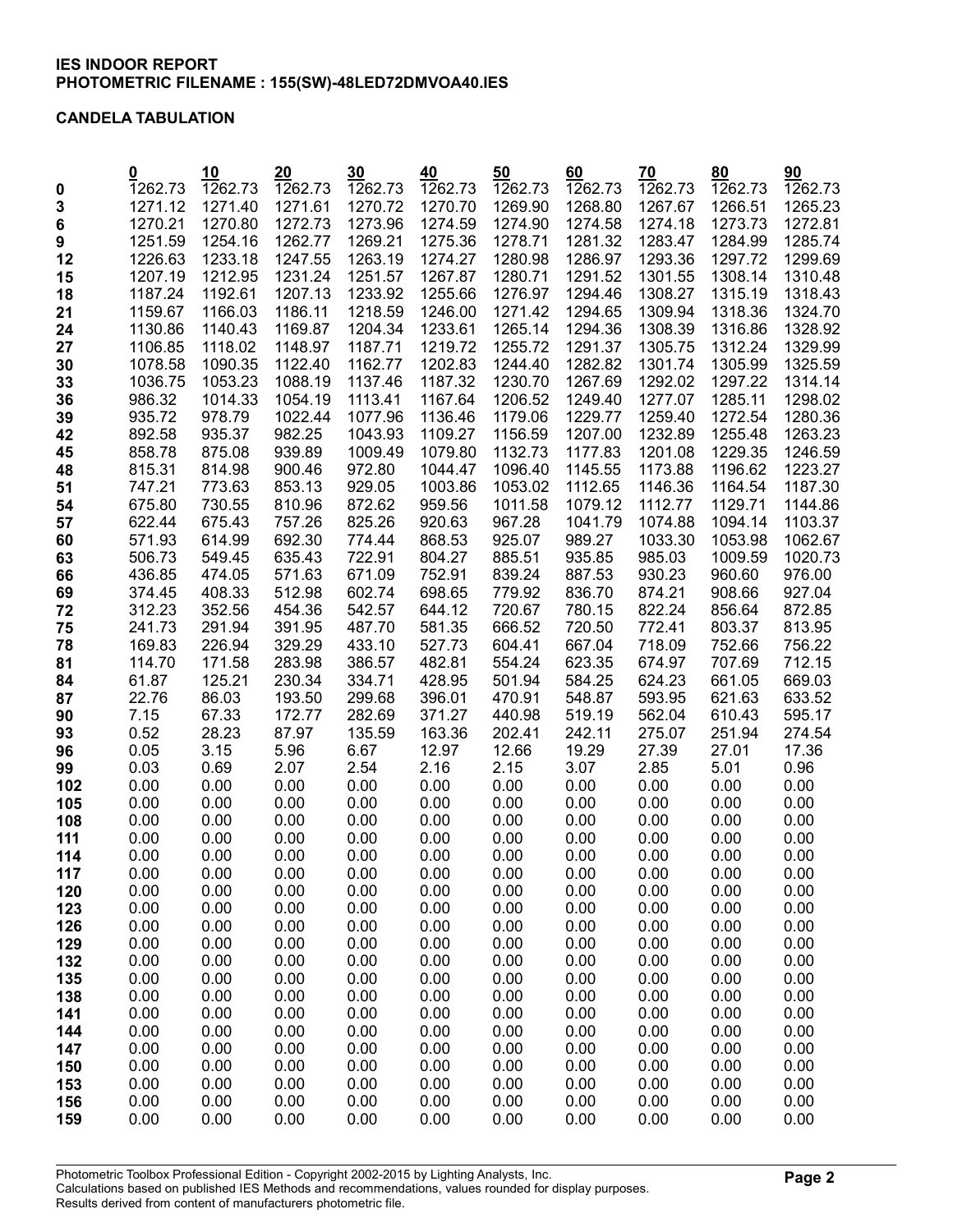CANDELA TABULATION - (Cont.)

| 162                    | 0.00                     | 0.00               | 0.00               | 0.00               | 0.00               | 0.00               | 0.00               | 0.00               | 0.00               | 0.00               |
|------------------------|--------------------------|--------------------|--------------------|--------------------|--------------------|--------------------|--------------------|--------------------|--------------------|--------------------|
| 165                    | 0.00                     | 0.00               | 0.00               | 0.00               | 0.00               | 0.00               | 0.00               | 0.00               | 0.00               | 0.00               |
| 168                    | 0.00                     | 0.00               | 0.00               | 0.00               | 0.00               | 0.00               | 0.00               | 0.00               | 0.00               | 0.00               |
| 171                    | 0.00                     | 0.00               | 0.00               | 0.00               | 0.00               | 0.00               | 0.00               | 0.00               | 0.00               | 0.00               |
| 174                    | 0.00                     | 0.00               | 0.00               | 0.00               | 0.00               | 0.00               | 0.00               | 0.00               | 0.00               | 0.00               |
| 177                    | 0.00                     | 0.00               | 0.00               | 0.00               | 0.00               | 0.00               | 0.00               | 0.00               | 0.00               | 0.00               |
| 180                    | 0.00                     | 0.00               | 0.00               | 0.00               | 0.00               | 0.00               | 0.00               | 0.00               | 0.00               | 0.00               |
| Vert.<br><b>Angles</b> | <b>Horizontal Angles</b> |                    |                    |                    |                    |                    |                    |                    |                    |                    |
|                        | <u>100</u>               | 110                | 120                | <u>130</u>         | 140                | <u>150</u>         | <u>160</u>         | <u>170</u>         | <u>180</u>         | 190                |
| 0                      | 1262.73                  | 1262.73            | 1262.73            | 1262.73            | 1262.73            | 1262.73            | 1262.73            | 1262.73            | 1262.73            | 1262.73            |
| 3                      | 1264.01                  | 1262.58            | 1261.02            | 1259.34            | 1257.65            | 1256.89            | 1255.42            | 1255.44            | 1255.90            | 1256.79            |
| 6                      | 1271.67                  | 1270.00            | 1267.18            | 1263.92            | 1260.13            | 1256.11            | 1252.49            | 1250.48            | 1251.32            | 1254.70            |
| 9                      | 1285.07                  | 1283.03            | 1279.09            | 1273.36            | 1267.16            | 1259.51            | 1253.01            | 1247.51            | 1246.38            | 1249.55            |
| 12                     | 1299.22                  | 1295.24            | 1286.86            | 1277.20            | 1268.22            | 1259.12            | 1249.65            | 1241.10            | 1236.03            | 1236.27            |
| 15                     | 1310.72                  | 1304.97            | 1292.02            | 1276.34            | 1261.70            | 1250.83            | 1238.95            | 1224.83            | 1217.18            | 1216.39            |
| 18                     | 1318.74                  | 1313.07            | 1296.63            | 1274.51            | 1253.10            | 1238.80            | 1220.66            | 1206.03            | 1197.07            | 1200.57            |
| 21                     | 1322.86                  | 1313.79<br>1308.53 | 1296.54<br>1290.78 | 1272.60            | 1247.07            | 1225.53<br>1204.94 | 1199.13<br>1173.79 | 1182.80            | 1181.48<br>1160.43 | 1186.79            |
| 24<br>27               | 1323.22<br>1323.16       | 1305.33            | 1285.48            | 1268.08<br>1260.52 | 1234.56<br>1217.49 | 1182.43            | 1143.69            | 1154.90<br>1123.65 | 1124.94            | 1167.27<br>1135.04 |
| 30                     | 1319.56                  | 1306.88            | 1279.52            | 1250.72            | 1198.90            | 1159.76            | 1114.33            | 1090.27            | 1085.43            | 1095.05            |
| 33                     | 1305.54                  | 1302.09            | 1262.80            | 1235.58            | 1184.13            | 1144.22            | 1082.14            | 1053.85            | 1052.53            | 1053.76            |
| 36                     | 1286.72                  | 1286.23            | 1237.72            | 1209.92            | 1161.42            | 1126.46            | 1052.00            | 1009.55            | 1018.07            | 1008.86            |
| 39                     | 1272.17                  | 1262.49            | 1215.13            | 1180.94            | 1122.82            | 1086.10            | 1023.66            | 956.78             | 972.56             | 960.91             |
| 42                     | 1254.59                  | 1234.54            | 1199.94            | 1157.26            | 1093.28            | 1040.96            | 986.57             | 904.64             | 920.23             | 914.14             |
| 45                     | 1228.42                  | 1207.06            | 1179.92            | 1134.93            | 1070.32            | 991.54             | 945.31             | 863.87             | 867.31             | 872.11             |
| 48                     | 1198.87                  | 1173.56            | 1146.11            | 1095.60            | 1041.68            | 948.33             | 896.79             | 825.11             | 814.11             | 830.75             |
| 51                     | 1169.86                  | 1136.28            | 1110.99            | 1050.02            | 998.30             | 917.28             | 834.63             | 779.25             | 759.42             | 789.08             |
| 54                     | 1133.91                  | 1109.26            | 1080.05            | 1017.23            | 945.26             | 871.80             | 781.40             | 723.36             | 702.30             | 738.79             |
| 57                     | 1093.88                  | 1078.67            | 1044.09            | 979.02             | 900.27             | 817.08             | 724.98             | 669.13             | 642.35             | 684.46             |
| 60                     | 1049.35                  | 1034.58            | 995.81             | 924.08             | 851.73             | 759.94             | 675.18             | 613.47             | 580.84             | 626.24             |
| 63                     | 1004.72                  | 989.16             | 944.87             | 865.57             | 790.64             | 712.05             | 631.58             | 553.07             | 518.54             | 562.41             |
| 66                     | 959.24                   | 937.82<br>878.99   | 889.64             | 815.83<br>764.30   | 736.11<br>684.76   | 658.72<br>598.14   | 568.60             | 485.94<br>419.68   | 452.78             | 489.73             |
| 69<br>72               | 909.85<br>857.33         | 826.59             | 833.06<br>778.23   | 709.87             | 639.16             | 540.56             | 506.54<br>446.66   | 354.01             | 381.69<br>309.71   | 421.21<br>358.07   |
| 75                     | 801.23                   | 776.05             | 720.06             | 658.83             | 576.79             | 485.46             | 384.25             | 286.76             | 241.56             | 293.11             |
| 78                     | 747.31                   | 717.24             | 665.07             | 600.42             | 519.49             | 430.80             | 324.18             | 220.90             | 176.30             | 226.73             |
| 81                     | 700.42                   | 664.78             | 610.18             | 540.24             | 457.73             | 371.18             | 264.54             | 153.40             | 109.20             | 161.57             |
| 84                     | 657.34                   | 625.75             | 571.14             | 499.21             | 406.83             | 330.50             | 214.40             | 111.68             | 59.17              | 121.27             |
| 87                     | 622.15                   | 592.75             | 536.32             | 482.91             | 370.47             | 286.14             | 180.51             | 75.82              | 26.15              | 82.43              |
| 90                     | 600.78                   | 571.60             | 505.22             | 444.57             | 367.41             | 270.05             | 167.01             | 63.13              | 8.24               | 65.54              |
| 93                     | 264.38                   | 302.60             | 264.24             | 231.63             | 187.94             | 159.84             | 101.77             | 32.46              | 1.35               | 35.11              |
| 96                     | 37.01                    | 31.89              | 28.11              | 28.67              | 23.77              | 18.56              | 16.61              | 5.37               | 0.19               | 5.79               |
| 99                     | 9.46                     | 2.32               | 1.44               | 0.96               | 1.07               | 0.19               | 0.20               | 1.70               | 0.00               | 1.78               |
| 102                    | 0.00                     | 0.00               | 0.00               | 0.00               | 0.00               | 0.00               | 0.00               | 0.00               | 0.00               | 0.00               |
| 105                    | 0.00                     | 0.00               | 0.00               | 0.00               | 0.00<br>0.00       | 0.00<br>0.00       | 0.00               | 0.00               | 0.00               | 0.00               |
| 108<br>111             | 0.00<br>0.00             | 0.00<br>0.00       | 0.00<br>0.00       | 0.00<br>0.00       | 0.00               | 0.00               | 0.00<br>0.00       | 0.00<br>0.00       | 0.00<br>0.00       | 0.00<br>0.00       |
| 114                    | 0.00                     | 0.00               | 0.00               | 0.00               | 0.00               | 0.00               | 0.00               | 0.00               | 0.00               | 0.00               |
| 117                    | 0.00                     | 0.00               | 0.00               | 0.00               | 0.00               | 0.00               | 0.00               | 0.00               | 0.00               | 0.00               |
| 120                    | 0.00                     | 0.00               | 0.00               | 0.00               | 0.00               | 0.00               | 0.00               | 0.00               | 0.00               | 0.00               |
| 123                    | 0.00                     | 0.00               | 0.00               | 0.00               | 0.00               | 0.00               | 0.00               | 0.00               | 0.00               | 0.00               |
| 126                    | 0.00                     | 0.00               | 0.00               | 0.00               | 0.00               | 0.00               | 0.00               | 0.00               | 0.00               | 0.00               |
| 129                    | 0.00                     | 0.00               | 0.00               | 0.00               | 0.00               | 0.00               | 0.00               | 0.00               | 0.00               | 0.00               |
| 132                    | 0.00                     | 0.00               | 0.00               | 0.00               | 0.00               | 0.00               | 0.00               | 0.00               | 0.00               | 0.00               |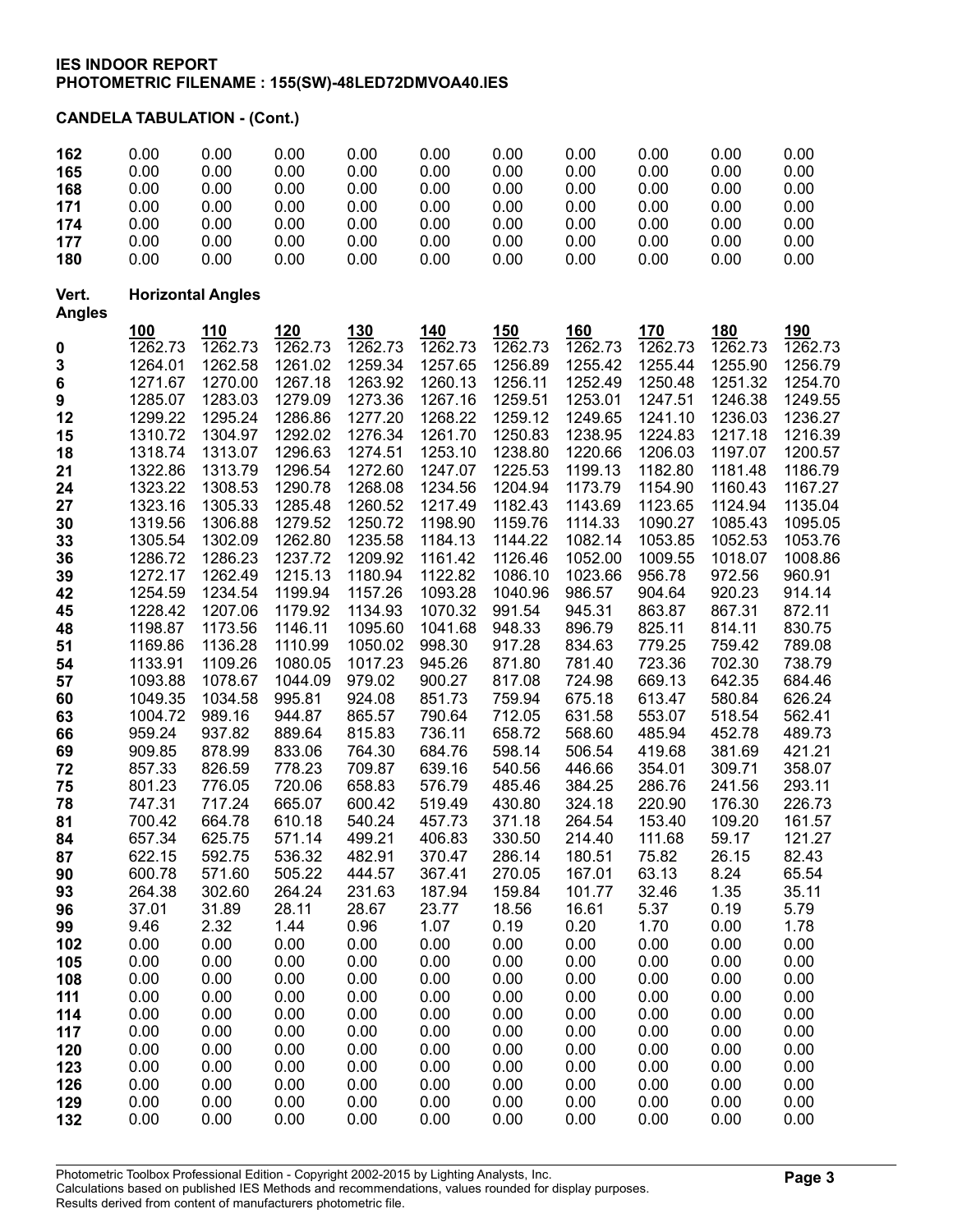# CANDELA TABULATION - (Cont.)

| 135<br>138<br>141<br>144<br>147<br>150<br>153<br>156<br>159<br>162<br>165<br>168<br>171<br>174<br>177<br>180 | 0.00<br>0.00<br>0.00<br>0.00<br>0.00<br>0.00<br>0.00<br>0.00<br>0.00<br>0.00<br>0.00<br>0.00<br>0.00<br>0.00<br>0.00<br>0.00 | 0.00<br>0.00<br>0.00<br>0.00<br>0.00<br>0.00<br>0.00<br>0.00<br>0.00<br>0.00<br>0.00<br>0.00<br>0.00<br>0.00<br>0.00<br>0.00 | 0.00<br>0.00<br>0.00<br>0.00<br>0.00<br>0.00<br>0.00<br>0.00<br>0.00<br>0.00<br>0.00<br>0.00<br>0.00<br>0.00<br>0.00<br>0.00 | 0.00<br>0.00<br>0.00<br>0.00<br>0.00<br>0.00<br>0.00<br>0.00<br>0.00<br>0.00<br>0.00<br>0.00<br>0.00<br>0.00<br>0.00<br>0.00 | 0.00<br>0.00<br>0.00<br>0.00<br>0.00<br>0.00<br>0.00<br>0.00<br>0.00<br>0.00<br>0.00<br>0.00<br>0.00<br>0.00<br>0.00<br>0.00 | 0.00<br>0.00<br>0.00<br>0.00<br>0.00<br>0.00<br>0.00<br>0.00<br>0.00<br>0.00<br>0.00<br>0.00<br>0.00<br>0.00<br>0.00<br>0.00 | 0.00<br>0.00<br>0.00<br>0.00<br>0.00<br>0.00<br>0.00<br>0.00<br>0.00<br>0.00<br>0.00<br>0.00<br>0.00<br>0.00<br>0.00<br>0.00 | 0.00<br>0.00<br>0.00<br>0.00<br>0.00<br>0.00<br>0.00<br>0.00<br>0.00<br>0.00<br>0.00<br>0.00<br>0.00<br>0.00<br>0.00<br>0.00 | 0.00<br>0.00<br>0.00<br>0.00<br>0.00<br>0.00<br>0.00<br>0.00<br>0.00<br>0.00<br>0.00<br>0.00<br>0.00<br>0.00<br>0.00<br>0.00 | 0.00<br>0.00<br>0.00<br>0.00<br>0.00<br>0.00<br>0.00<br>0.00<br>0.00<br>0.00<br>0.00<br>0.00<br>0.00<br>0.00<br>0.00<br>0.00 |
|--------------------------------------------------------------------------------------------------------------|------------------------------------------------------------------------------------------------------------------------------|------------------------------------------------------------------------------------------------------------------------------|------------------------------------------------------------------------------------------------------------------------------|------------------------------------------------------------------------------------------------------------------------------|------------------------------------------------------------------------------------------------------------------------------|------------------------------------------------------------------------------------------------------------------------------|------------------------------------------------------------------------------------------------------------------------------|------------------------------------------------------------------------------------------------------------------------------|------------------------------------------------------------------------------------------------------------------------------|------------------------------------------------------------------------------------------------------------------------------|
| Vert.                                                                                                        |                                                                                                                              | <b>Horizontal Angles</b>                                                                                                     |                                                                                                                              |                                                                                                                              |                                                                                                                              |                                                                                                                              |                                                                                                                              |                                                                                                                              |                                                                                                                              |                                                                                                                              |
| <b>Angles</b>                                                                                                |                                                                                                                              |                                                                                                                              |                                                                                                                              |                                                                                                                              |                                                                                                                              |                                                                                                                              |                                                                                                                              |                                                                                                                              |                                                                                                                              |                                                                                                                              |
|                                                                                                              | 200                                                                                                                          | 210                                                                                                                          | 220                                                                                                                          | 230                                                                                                                          | 240                                                                                                                          | 250<br>1262.73                                                                                                               | 260                                                                                                                          | 270<br>1262.73                                                                                                               | 280                                                                                                                          | 290                                                                                                                          |
| 0                                                                                                            | 1262.73<br>1258.08                                                                                                           | 1262.73<br>1260.03                                                                                                           | 1262.73<br>1261.43                                                                                                           | 1262.73<br>1262.78                                                                                                           | 1262.73<br>1263.44                                                                                                           | 1263.78                                                                                                                      | 1262.73<br>1263.95                                                                                                           | 1264.12                                                                                                                      | 1262.73<br>1264.59                                                                                                           | 1262.73<br>1265.31                                                                                                           |
| 3<br>6                                                                                                       | 1260.68                                                                                                                      | 1267.26                                                                                                                      | 1272.35                                                                                                                      | 1275.38                                                                                                                      | 1275.31                                                                                                                      | 1273.49                                                                                                                      | 1271.18                                                                                                                      | 1269.02                                                                                                                      | 1268.49                                                                                                                      | 1268.95                                                                                                                      |
| 9                                                                                                            | 1259.23                                                                                                                      | 1269.43                                                                                                                      | 1280.86                                                                                                                      | 1286.30                                                                                                                      | 1285.83                                                                                                                      | 1282.32                                                                                                                      | 1279.21                                                                                                                      | 1277.87                                                                                                                      | 1278.29                                                                                                                      | 1279.31                                                                                                                      |
| 12                                                                                                           | 1244.20                                                                                                                      | 1259.37                                                                                                                      | 1275.88                                                                                                                      | 1284.69                                                                                                                      | 1286.43                                                                                                                      | 1286.59                                                                                                                      | 1289.74                                                                                                                      | 1293.81                                                                                                                      | 1296.33                                                                                                                      | 1295.47                                                                                                                      |
| 15                                                                                                           | 1228.10                                                                                                                      | 1248.90                                                                                                                      | 1271.75                                                                                                                      | 1285.98                                                                                                                      | 1289.67                                                                                                                      | 1293.97                                                                                                                      | 1307.23                                                                                                                      | 1317.36                                                                                                                      | 1317.60                                                                                                                      | 1307.65                                                                                                                      |
| 18                                                                                                           | 1214.17                                                                                                                      | 1243.36                                                                                                                      | 1272.68                                                                                                                      | 1294.10                                                                                                                      | 1300.10                                                                                                                      | 1304.26                                                                                                                      | 1322.02                                                                                                                      | 1336.72                                                                                                                      | 1329.80                                                                                                                      | 1310.14                                                                                                                      |
| 21                                                                                                           | 1198.97                                                                                                                      | 1230.56                                                                                                                      | 1265.36                                                                                                                      | 1292.86                                                                                                                      | 1305.35                                                                                                                      | 1308.92                                                                                                                      | 1326.74                                                                                                                      | 1341.11                                                                                                                      | 1328.38                                                                                                                      | 1305.27                                                                                                                      |
| 24                                                                                                           | 1173.23                                                                                                                      | 1194.32                                                                                                                      | 1239.04                                                                                                                      | 1277.30                                                                                                                      | 1298.05                                                                                                                      | 1307.49                                                                                                                      | 1325.01                                                                                                                      | 1335.73                                                                                                                      | 1322.66                                                                                                                      | 1303.79                                                                                                                      |
| 27                                                                                                           | 1140.52                                                                                                                      | 1163.57                                                                                                                      | 1214.09                                                                                                                      | 1258.19                                                                                                                      | 1285.40                                                                                                                      | 1302.56                                                                                                                      | 1322.76                                                                                                                      | 1328.22                                                                                                                      | 1323.35                                                                                                                      | 1304.86                                                                                                                      |
| 30                                                                                                           | 1116.62                                                                                                                      | 1151.11                                                                                                                      | 1199.11                                                                                                                      | 1245.82                                                                                                                      | 1276.77                                                                                                                      | 1297.02                                                                                                                      | 1319.25                                                                                                                      | 1319.33                                                                                                                      | 1323.62                                                                                                                      | 1297.51                                                                                                                      |
| 33                                                                                                           | 1092.92                                                                                                                      | 1149.03                                                                                                                      | 1189.34                                                                                                                      | 1231.33                                                                                                                      | 1267.57                                                                                                                      | 1286.98                                                                                                                      | 1309.33                                                                                                                      | 1307.92                                                                                                                      | 1309.77                                                                                                                      | 1276.69                                                                                                                      |
| 36                                                                                                           | 1061.92                                                                                                                      | 1134.69                                                                                                                      | 1167.99                                                                                                                      | 1199.68                                                                                                                      | 1247.08                                                                                                                      | 1271.04                                                                                                                      | 1292.28                                                                                                                      | 1292.37                                                                                                                      | 1283.33                                                                                                                      | 1255.04                                                                                                                      |
| 39<br>42                                                                                                     | 1031.88<br>997.82                                                                                                            | 1092.41<br>1048.68                                                                                                           | 1133.80<br>1108.32                                                                                                           | 1167.82<br>1149.02                                                                                                           | 1219.34<br>1197.24                                                                                                           | 1248.81<br>1224.15                                                                                                           | 1272.38<br>1247.58                                                                                                           | 1271.88<br>1249.33                                                                                                           | 1259.72<br>1238.16                                                                                                           | 1236.95<br>1218.47                                                                                                           |
| 45                                                                                                           | 954.03                                                                                                                       | 1005.67                                                                                                                      | 1079.54                                                                                                                      | 1124.73                                                                                                                      | 1168.10                                                                                                                      | 1201.60                                                                                                                      | 1219.09                                                                                                                      | 1226.79                                                                                                                      | 1215.77                                                                                                                      | 1196.50                                                                                                                      |
| 48                                                                                                           | 901.30                                                                                                                       | 966.02                                                                                                                       | 1042.44                                                                                                                      | 1088.78                                                                                                                      | 1127.72                                                                                                                      | 1172.52                                                                                                                      | 1188.77                                                                                                                      | 1200.03                                                                                                                      | 1190.63                                                                                                                      | 1166.45                                                                                                                      |
| 51                                                                                                           | 833.91                                                                                                                       | 927.83                                                                                                                       | 996.82                                                                                                                       | 1056.42                                                                                                                      | 1093.07                                                                                                                      | 1134.78                                                                                                                      | 1156.89                                                                                                                      | 1164.82                                                                                                                      | 1160.14                                                                                                                      | 1125.36                                                                                                                      |
| 54                                                                                                           | 781.29                                                                                                                       | 874.37                                                                                                                       | 942.94                                                                                                                       | 1025.44                                                                                                                      | 1059.32                                                                                                                      | 1099.15                                                                                                                      | 1118.87                                                                                                                      | 1123.27                                                                                                                      | 1118.37                                                                                                                      | 1083.50                                                                                                                      |
| 57                                                                                                           | 731.43                                                                                                                       | 818.83                                                                                                                       | 898.78                                                                                                                       | 976.96                                                                                                                       | 1017.23                                                                                                                      | 1060.28                                                                                                                      | 1081.94                                                                                                                      | 1079.44                                                                                                                      | 1072.34                                                                                                                      | 1043.24                                                                                                                      |
| 60                                                                                                           | 686.93                                                                                                                       | 758.55                                                                                                                       | 851.56                                                                                                                       | 918.25                                                                                                                       | 966.98                                                                                                                       | 1015.06                                                                                                                      | 1041.79                                                                                                                      | 1038.05                                                                                                                      | 1022.73                                                                                                                      | 1003.23                                                                                                                      |
| 63                                                                                                           | 644.35                                                                                                                       | 705.97                                                                                                                       | 790.76                                                                                                                       | 865.18                                                                                                                       | 919.39                                                                                                                       | 969.33                                                                                                                       | 996.32                                                                                                                       | 1000.95                                                                                                                      | 975.04                                                                                                                       | 961.35                                                                                                                       |
| 66                                                                                                           | 576.78                                                                                                                       | 656.46                                                                                                                       | 733.02                                                                                                                       | 812.66                                                                                                                       | 867.31                                                                                                                       | 917.51                                                                                                                       | 945.41                                                                                                                       | 958.16                                                                                                                       | 927.69                                                                                                                       | 913.25                                                                                                                       |
| 69                                                                                                           | 508.23                                                                                                                       | 589.36                                                                                                                       | 674.74                                                                                                                       | 749.22                                                                                                                       | 810.18                                                                                                                       | 859.45                                                                                                                       | 889.27                                                                                                                       | 901.25                                                                                                                       | 875.85                                                                                                                       | 859.95                                                                                                                       |
| 72<br>75                                                                                                     | 445.74<br>381.79                                                                                                             | 532.77<br>477.94                                                                                                             | 622.56<br>555.65                                                                                                             | 688.81<br>638.23                                                                                                             | 752.41<br>688.44                                                                                                             | 805.10<br>749.53                                                                                                             | 831.31<br>772.66                                                                                                             | 839.61<br>783.74                                                                                                             | 822.80<br>767.70                                                                                                             | 803.07<br>741.75                                                                                                             |
| 78                                                                                                           | 319.64                                                                                                                       | 420.17                                                                                                                       | 495.88                                                                                                                       | 581.41                                                                                                                       | 629.37                                                                                                                       | 685.19                                                                                                                       | 718.13                                                                                                                       | 730.54                                                                                                                       | 712.68                                                                                                                       | 681.52                                                                                                                       |
| 81                                                                                                           | 265.05                                                                                                                       | 356.15                                                                                                                       | 438.42                                                                                                                       | 511.10                                                                                                                       | 569.61                                                                                                                       | 618.60                                                                                                                       | 658.94                                                                                                                       | 671.34                                                                                                                       | 653.22                                                                                                                       | 628.17                                                                                                                       |
| 84                                                                                                           | 215.30                                                                                                                       | 309.83                                                                                                                       | 397.23                                                                                                                       | 464.85                                                                                                                       | 537.40                                                                                                                       | 577.19                                                                                                                       | 610.61                                                                                                                       | 623.20                                                                                                                       | 606.01                                                                                                                       | 591.76                                                                                                                       |
| 87                                                                                                           | 180.72                                                                                                                       | 279.48                                                                                                                       | 372.25                                                                                                                       | 434.92                                                                                                                       | 505.73                                                                                                                       | 551.25                                                                                                                       | 587.83                                                                                                                       | 589.13                                                                                                                       | 581.10                                                                                                                       | 563.32                                                                                                                       |
| 90                                                                                                           | 160.82                                                                                                                       | 264.66                                                                                                                       | 350.39                                                                                                                       | 423.57                                                                                                                       | 489.61                                                                                                                       | 533.36                                                                                                                       | 566.61                                                                                                                       | 586.35                                                                                                                       | 562.40                                                                                                                       | 533.01                                                                                                                       |
| 93                                                                                                           | 108.50                                                                                                                       | 174.97                                                                                                                       | 221.07                                                                                                                       | 282.33                                                                                                                       | 309.11                                                                                                                       | 363.15                                                                                                                       | 342.10                                                                                                                       | 359.50                                                                                                                       | 318.10                                                                                                                       | 345.37                                                                                                                       |
| 96                                                                                                           | 17.85                                                                                                                        | 21.27                                                                                                                        | 35.36                                                                                                                        | 39.92                                                                                                                        | 42.07                                                                                                                        | 52.08                                                                                                                        | 46.85                                                                                                                        | 34.41                                                                                                                        | 39.25                                                                                                                        | 49.31                                                                                                                        |
| 99                                                                                                           | 0.30                                                                                                                         | 0.38                                                                                                                         | 2.13                                                                                                                         | 2.42                                                                                                                         | 4.01                                                                                                                         | 7.97                                                                                                                         | 13.39                                                                                                                        | 4.01                                                                                                                         | 9.64                                                                                                                         | 9.78                                                                                                                         |
| 102                                                                                                          | 0.00                                                                                                                         | 0.00                                                                                                                         | 0.00                                                                                                                         | 0.00                                                                                                                         | 0.00                                                                                                                         | 0.00                                                                                                                         | 0.00                                                                                                                         | 0.00                                                                                                                         | 0.00                                                                                                                         | 0.00                                                                                                                         |
| 105                                                                                                          | 0.00                                                                                                                         | 0.00                                                                                                                         | 0.00                                                                                                                         | 0.00                                                                                                                         | 0.00                                                                                                                         | 0.00                                                                                                                         | 0.00                                                                                                                         | 0.00                                                                                                                         | 0.00                                                                                                                         | 0.00                                                                                                                         |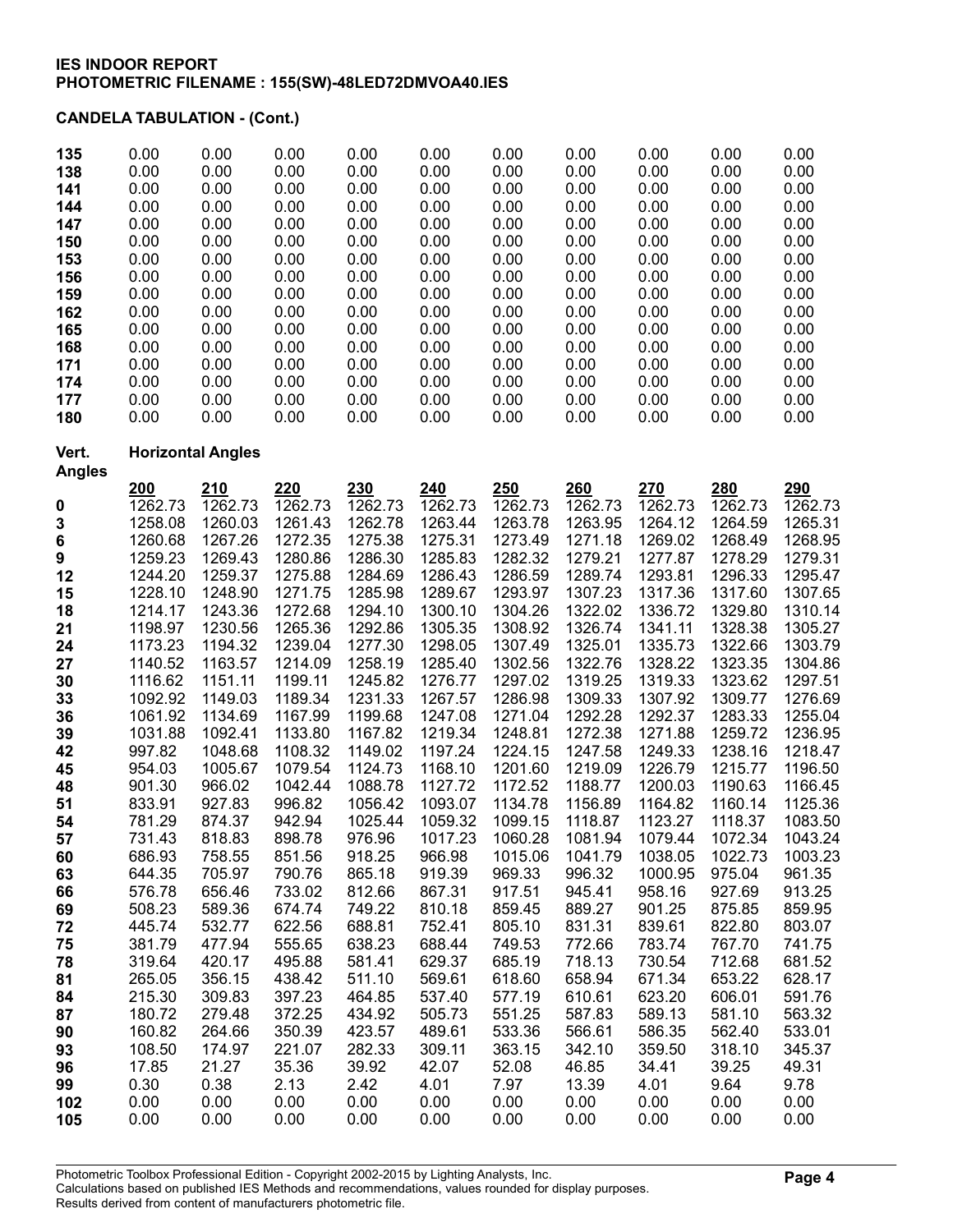## CANDELA TABULATION - (Cont.)

| 108 | 0.00 | 0.00 | 0.00 | 0.00 | 0.00 | 0.00 | 0.00 | 0.00 | 0.00 | 0.00 |
|-----|------|------|------|------|------|------|------|------|------|------|
| 111 | 0.00 | 0.00 | 0.00 | 0.00 | 0.00 | 0.00 | 0.00 | 0.00 | 0.00 | 0.00 |
| 114 | 0.00 | 0.00 | 0.00 | 0.00 | 0.00 | 0.00 | 0.00 | 0.00 | 0.00 | 0.00 |
| 117 | 0.00 | 0.00 | 0.00 | 0.00 | 0.00 | 0.00 | 0.00 | 0.00 | 0.00 | 0.00 |
| 120 | 0.00 | 0.00 | 0.00 | 0.00 | 0.00 | 0.00 | 0.00 | 0.00 | 0.00 | 0.00 |
| 123 | 0.00 | 0.00 | 0.00 | 0.00 | 0.00 | 0.00 | 0.00 | 0.00 | 0.00 | 0.00 |
| 126 | 0.00 | 0.00 | 0.00 | 0.00 | 0.00 | 0.00 | 0.00 | 0.00 | 0.00 | 0.00 |
| 129 | 0.00 | 0.00 | 0.00 | 0.00 | 0.00 | 0.00 | 0.00 | 0.00 | 0.00 | 0.00 |
| 132 | 0.00 | 0.00 | 0.00 | 0.00 | 0.00 | 0.00 | 0.00 | 0.00 | 0.00 | 0.00 |
| 135 | 0.00 | 0.00 | 0.00 | 0.00 | 0.00 | 0.00 | 0.00 | 0.00 | 0.00 | 0.00 |
| 138 | 0.00 | 0.00 | 0.00 | 0.00 | 0.00 | 0.00 | 0.00 | 0.00 | 0.00 | 0.00 |
| 141 | 0.00 | 0.00 | 0.00 | 0.00 | 0.00 | 0.00 | 0.00 | 0.00 | 0.00 | 0.00 |
| 144 | 0.00 | 0.00 | 0.00 | 0.00 | 0.00 | 0.00 | 0.00 | 0.00 | 0.00 | 0.00 |
| 147 | 0.00 | 0.00 | 0.00 | 0.00 | 0.00 | 0.00 | 0.00 | 0.00 | 0.00 | 0.00 |
| 150 | 0.00 | 0.00 | 0.00 | 0.00 | 0.00 | 0.00 | 0.00 | 0.00 | 0.00 | 0.00 |
| 153 | 0.00 | 0.00 | 0.00 | 0.00 | 0.00 | 0.00 | 0.00 | 0.00 | 0.00 | 0.00 |
| 156 | 0.00 | 0.00 | 0.00 | 0.00 | 0.00 | 0.00 | 0.00 | 0.00 | 0.00 | 0.00 |
| 159 | 0.00 | 0.00 | 0.00 | 0.00 | 0.00 | 0.00 | 0.00 | 0.00 | 0.00 | 0.00 |
| 162 | 0.00 | 0.00 | 0.00 | 0.00 | 0.00 | 0.00 | 0.00 | 0.00 | 0.00 | 0.00 |
| 165 | 0.00 | 0.00 | 0.00 | 0.00 | 0.00 | 0.00 | 0.00 | 0.00 | 0.00 | 0.00 |
| 168 | 0.00 | 0.00 | 0.00 | 0.00 | 0.00 | 0.00 | 0.00 | 0.00 | 0.00 | 0.00 |
| 171 | 0.00 | 0.00 | 0.00 | 0.00 | 0.00 | 0.00 | 0.00 | 0.00 | 0.00 | 0.00 |
| 174 | 0.00 | 0.00 | 0.00 | 0.00 | 0.00 | 0.00 | 0.00 | 0.00 | 0.00 | 0.00 |
| 177 | 0.00 | 0.00 | 0.00 | 0.00 | 0.00 | 0.00 | 0.00 | 0.00 | 0.00 | 0.00 |
| 180 | 0.00 | 0.00 | 0.00 | 0.00 | 0.00 | 0.00 | 0.00 | 0.00 | 0.00 | 0.00 |

## Vert. Horizontal Angles

|    | 300     | 310     | 320     | 330     | <b>340</b> | 350     | 360     |
|----|---------|---------|---------|---------|------------|---------|---------|
| 0  | 1262.73 | 1262.73 | 1262.73 | 1262.73 | 1262.73    | 1262.73 | 1262.73 |
| 3  | 1266.26 | 1267.43 | 1268.59 | 1269.05 | 1270.48    | 1270.83 | 1271.12 |
| 6  | 1269.98 | 1271.07 | 1271.37 | 1271.38 | 1270.92    | 1269.87 | 1270.21 |
| 9  | 1279.40 | 1277.21 | 1272.74 | 1265.54 | 1259.46    | 1252.19 | 1251.59 |
| 12 | 1290.30 | 1282.05 | 1271.60 | 1257.88 | 1242.51    | 1230.31 | 1226.63 |
| 15 | 1294.38 | 1281.01 | 1265.40 | 1248.26 | 1228.93    | 1212.27 | 1207.19 |
| 18 | 1288.88 | 1272.80 | 1256.69 | 1236.36 | 1210.03    | 1194.39 | 1187.24 |
| 21 | 1283.14 | 1268.92 | 1253.26 | 1224.08 | 1187.50    | 1166.07 | 1159.67 |
| 24 | 1285.00 | 1269.43 | 1245.97 | 1203.55 | 1164.47    | 1137.92 | 1130.86 |
| 27 | 1283.07 | 1260.52 | 1227.52 | 1180.35 | 1141.87    | 1120.41 | 1106.85 |
| 30 | 1269.97 | 1242.06 | 1201.41 | 1156.93 | 1119.21    | 1102.12 | 1078.58 |
| 33 | 1254.05 | 1229.85 | 1182.00 | 1138.72 | 1088.36    | 1068.80 | 1036.75 |
| 36 | 1239.82 | 1213.28 | 1157.34 | 1113.80 | 1052.25    | 1022.30 | 986.32  |
| 39 | 1219.38 | 1184.35 | 1118.81 | 1067.36 | 1018.04    | 968.72  | 935.72  |
| 42 | 1191.86 | 1150.23 | 1089.88 | 1030.95 | 981.23     | 914.18  | 892.58  |
| 45 | 1159.82 | 1121.69 | 1063.65 | 999.25  | 939.52     | 863.33  | 858.78  |
| 48 | 1125.68 | 1088.78 | 1030.23 | 962.23  | 891.02     | 815.87  | 815.31  |
| 51 | 1091.83 | 1044.56 | 985.87  | 917.77  | 836.41     | 773.79  | 747.21  |
| 54 | 1055.06 | 998.49  | 932.89  | 861.87  | 798.96     | 723.00  | 675.80  |
| 57 | 1012.05 | 951.45  | 889.71  | 811.59  | 752.65     | 664.16  | 622.44  |
| 60 | 958.03  | 905.78  | 844.17  | 756.35  | 686.95     | 605.07  | 571.93  |
| 63 | 906.87  | 857.54  | 790.09  | 704.70  | 626.64     | 544.42  | 506.73  |
| 66 | 859.25  | 805.63  | 739.15  | 657.33  | 559.06     | 474.09  | 436.85  |
| 69 | 809.17  | 748.61  | 681.55  | 591.34  | 496.94     | 408.48  | 374.45  |
| 72 | 755.56  | 692.38  | 624.01  | 526.64  | 436.57     | 348.70  | 312.23  |
| 75 | 694.44  | 640.01  | 551.65  | 466.83  | 374.73     | 283.14  | 241.73  |
| 78 | 634.73  | 577.85  | 489.91  | 413.24  | 314.85     | 214.21  | 169.83  |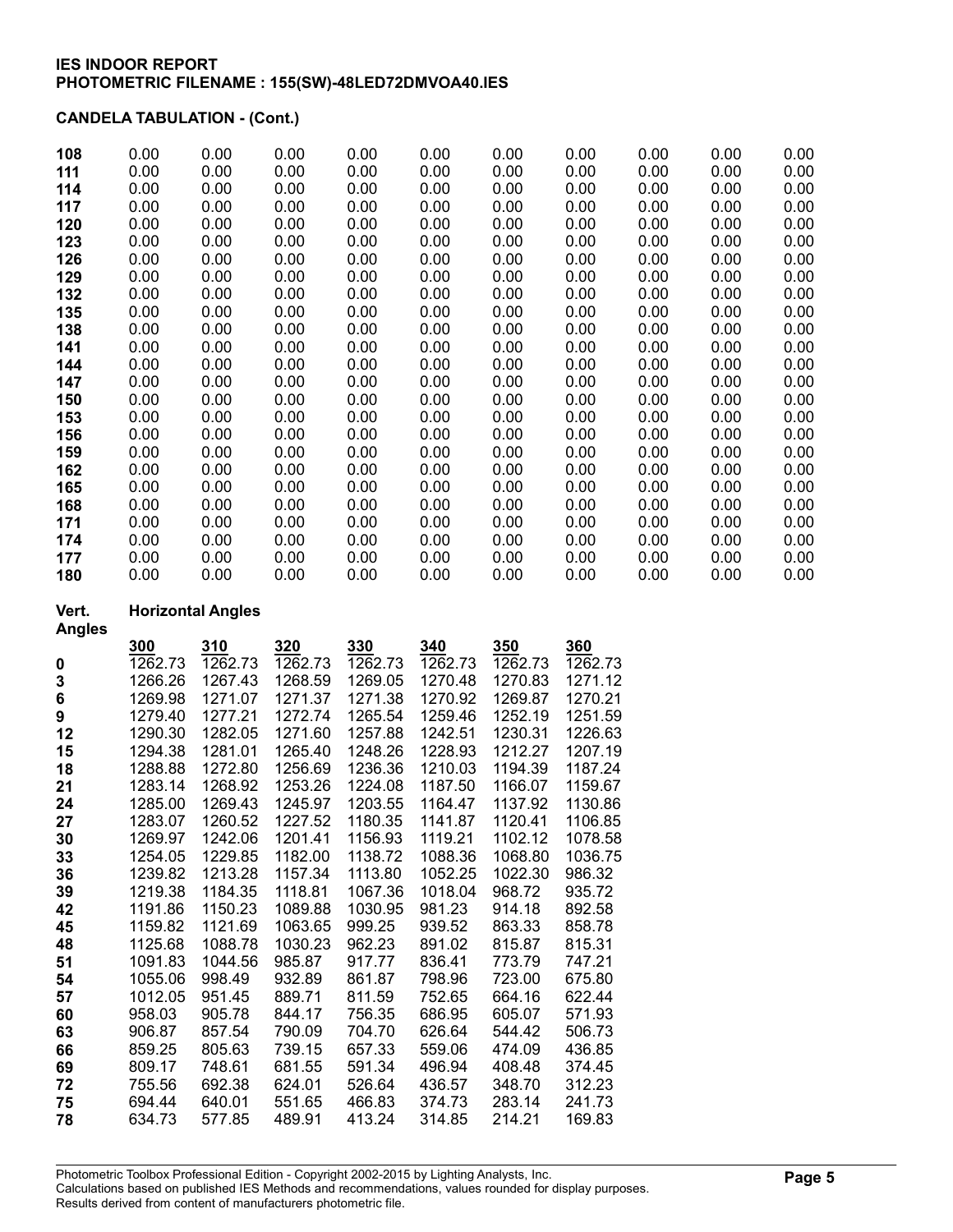# CANDELA TABULATION - (Cont.)

| 81  | 587.10 | 515.55 | 445.04 | 368.98 | 272.24 | 162.19 | 114.70 |
|-----|--------|--------|--------|--------|--------|--------|--------|
| 84  | 553.76 | 465.07 | 398.55 | 323.34 | 220.04 | 117.26 | 61.87  |
| 87  | 514.54 | 445.13 | 369.12 | 278.24 | 185.39 | 80.21  | 22.76  |
| 90  | 486.45 | 422.65 | 347.72 | 257.24 | 158.66 | 60.03  | 7.15   |
| 93  | 273.84 | 238.32 | 184.94 | 143.84 | 88.02  | 24.20  | 0.52   |
| 96  | 34.47  | 23.18  | 21.97  | 10.99  | 7.63   | 3.20   | 0.05   |
| 99  | 9.10   | 6.14   | 4.20   | 4.48   | 2.72   | 0.88   | 0.03   |
| 102 | 0.00   | 0.00   | 0.00   | 0.00   | 0.00   | 0.00   | 0.00   |
| 105 | 0.00   | 0.00   | 0.00   | 0.00   | 0.00   | 0.00   | 0.00   |
| 108 | 0.00   | 0.00   | 0.00   | 0.00   | 0.00   | 0.00   | 0.00   |
| 111 | 0.00   | 0.00   | 0.00   | 0.00   | 0.00   | 0.00   | 0.00   |
| 114 | 0.00   | 0.00   | 0.00   | 0.00   | 0.00   | 0.00   | 0.00   |
| 117 | 0.00   | 0.00   | 0.00   | 0.00   | 0.00   | 0.00   | 0.00   |
| 120 | 0.00   | 0.00   | 0.00   | 0.00   | 0.00   | 0.00   | 0.00   |
| 123 | 0.00   | 0.00   | 0.00   | 0.00   | 0.00   | 0.00   | 0.00   |
| 126 | 0.00   | 0.00   | 0.00   | 0.00   | 0.00   | 0.00   | 0.00   |
| 129 | 0.00   | 0.00   | 0.00   | 0.00   | 0.00   | 0.00   | 0.00   |
| 132 | 0.00   | 0.00   | 0.00   | 0.00   | 0.00   | 0.00   | 0.00   |
| 135 | 0.00   | 0.00   | 0.00   | 0.00   | 0.00   | 0.00   | 0.00   |
| 138 | 0.00   | 0.00   | 0.00   | 0.00   | 0.00   | 0.00   | 0.00   |
| 141 | 0.00   | 0.00   | 0.00   | 0.00   | 0.00   | 0.00   | 0.00   |
| 144 | 0.00   | 0.00   | 0.00   | 0.00   | 0.00   | 0.00   | 0.00   |
| 147 | 0.00   | 0.00   | 0.00   | 0.00   | 0.00   | 0.00   | 0.00   |
| 150 | 0.00   | 0.00   | 0.00   | 0.00   | 0.00   | 0.00   | 0.00   |
| 153 | 0.00   | 0.00   | 0.00   | 0.00   | 0.00   | 0.00   | 0.00   |
| 156 | 0.00   | 0.00   | 0.00   | 0.00   | 0.00   | 0.00   | 0.00   |
| 159 | 0.00   | 0.00   | 0.00   | 0.00   | 0.00   | 0.00   | 0.00   |
| 162 | 0.00   | 0.00   | 0.00   | 0.00   | 0.00   | 0.00   | 0.00   |
| 165 | 0.00   | 0.00   | 0.00   | 0.00   | 0.00   | 0.00   | 0.00   |
| 168 | 0.00   | 0.00   | 0.00   | 0.00   | 0.00   | 0.00   | 0.00   |
| 171 | 0.00   | 0.00   | 0.00   | 0.00   | 0.00   | 0.00   | 0.00   |
| 174 | 0.00   | 0.00   | 0.00   | 0.00   | 0.00   | 0.00   | 0.00   |
| 177 | 0.00   | 0.00   | 0.00   | 0.00   | 0.00   | 0.00   | 0.00   |
| 180 | 0.00   | 0.00   | 0.00   | 0.00   | 0.00   | 0.00   | 0.00   |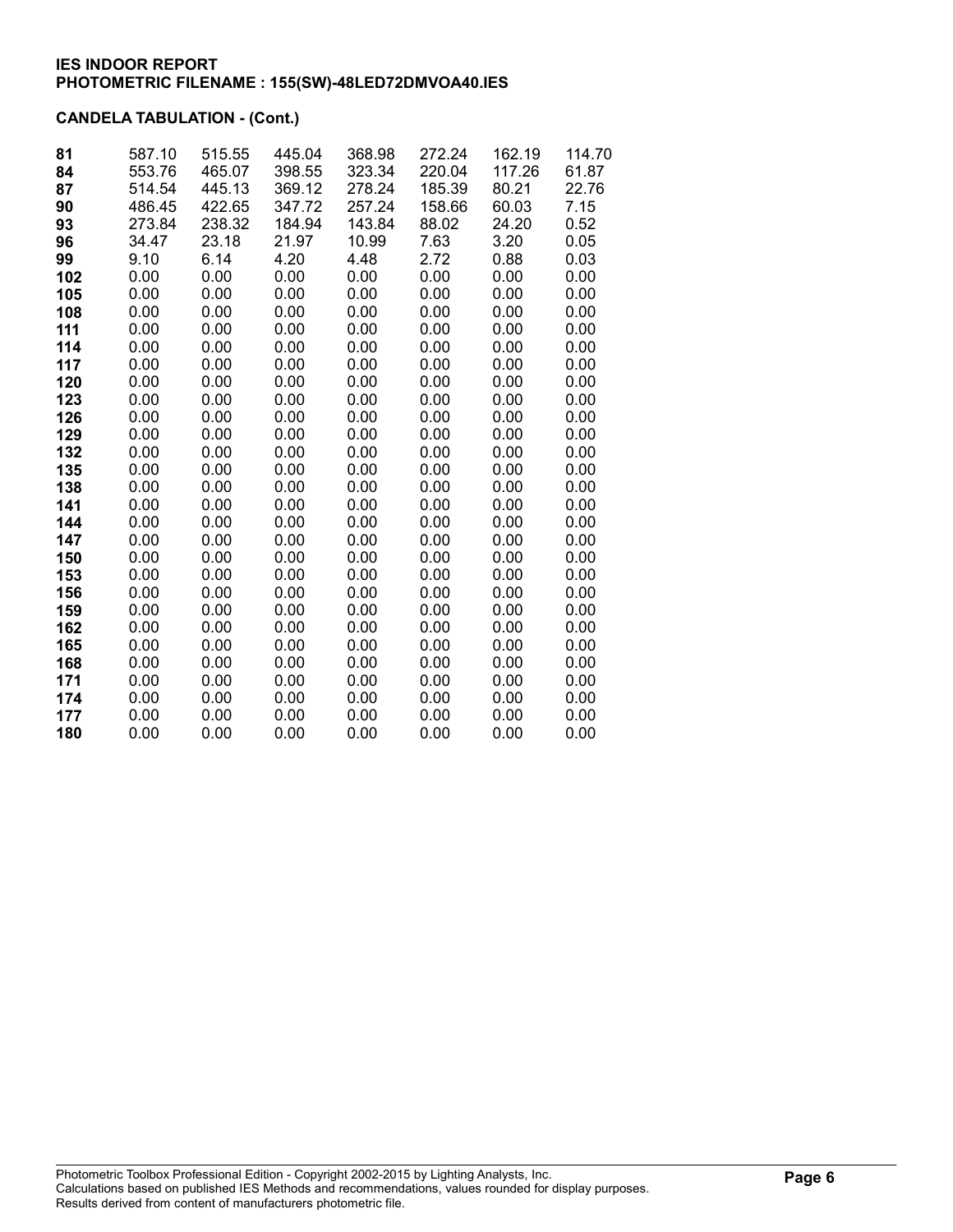#### ZONAL LUMEN SUMMARY

| Zone     | Lumens  | %Lamp | %Fixt  |
|----------|---------|-------|--------|
| $0 - 20$ | 390.01  | N.A.  | 7.20   |
| $0 - 30$ | 1052.3  | N.A.  | 19.50  |
| $0 - 40$ | 1709.9  | N.A.  | 31.70  |
| $0 - 60$ | 3454.27 | N.A.  | 64.10  |
| $0 - 80$ | 4709.17 | N.A.  | 87.40  |
| $0 - 90$ | 5258.59 | N.A.  | 97.60  |
| 10-90    | 5160.52 | N.A.  | 95.70  |
| 20-40    | 1319.89 | N.A.  | 24.50  |
| 20-50    | 2058.05 | N.A.  | 38.20  |
| 40-70    | 2431.99 | N.A.  | 45.10  |
| 60-80    | 1254.91 | N.A.  | 23.30  |
| 70-80    | 567.28  | N.A.  | 10.50  |
| 80-90    | 549.42  | N.A.  | 10.20  |
| 90-110   | 131.38  | N.A.  | 2.40   |
| 90-120   | 131.38  | N.A.  | 2.40   |
| 90-130   | 131.38  | N.A.  | 2.40   |
| 90-150   | 131.38  | N.A.  | 2.40   |
| 90-180   | 131.38  | N.A.  | 2.40   |
| 110-180  | 0.00    | N.A.  | 0.00   |
| 0-180    | 5389.98 | N.A.  | 100.00 |

Total Luminaire Efficiency = N.A.%

## ZONAL LUMEN SUMMARY

| Zone    | Lumens |
|---------|--------|
| 0-10    | 98.08  |
| 10-20   | 291.93 |
| 20-30   | 662.29 |
| 30-40   | 657.60 |
| 40-50   | 738.16 |
| 50-60   | 1006.2 |
| 60-70   | 687.62 |
| 70-80   | 567.28 |
| 80-90   | 549.42 |
| 90-100  | 130.83 |
| 100-110 | 0.55   |
| 110-120 | 0.00   |
| 120-130 | 0.00   |
| 130-140 | 0.00   |
| 140-150 | 0.00   |
| 150-160 | 0.00   |
| 160-170 | 0.00   |
| 170-180 | 0.00   |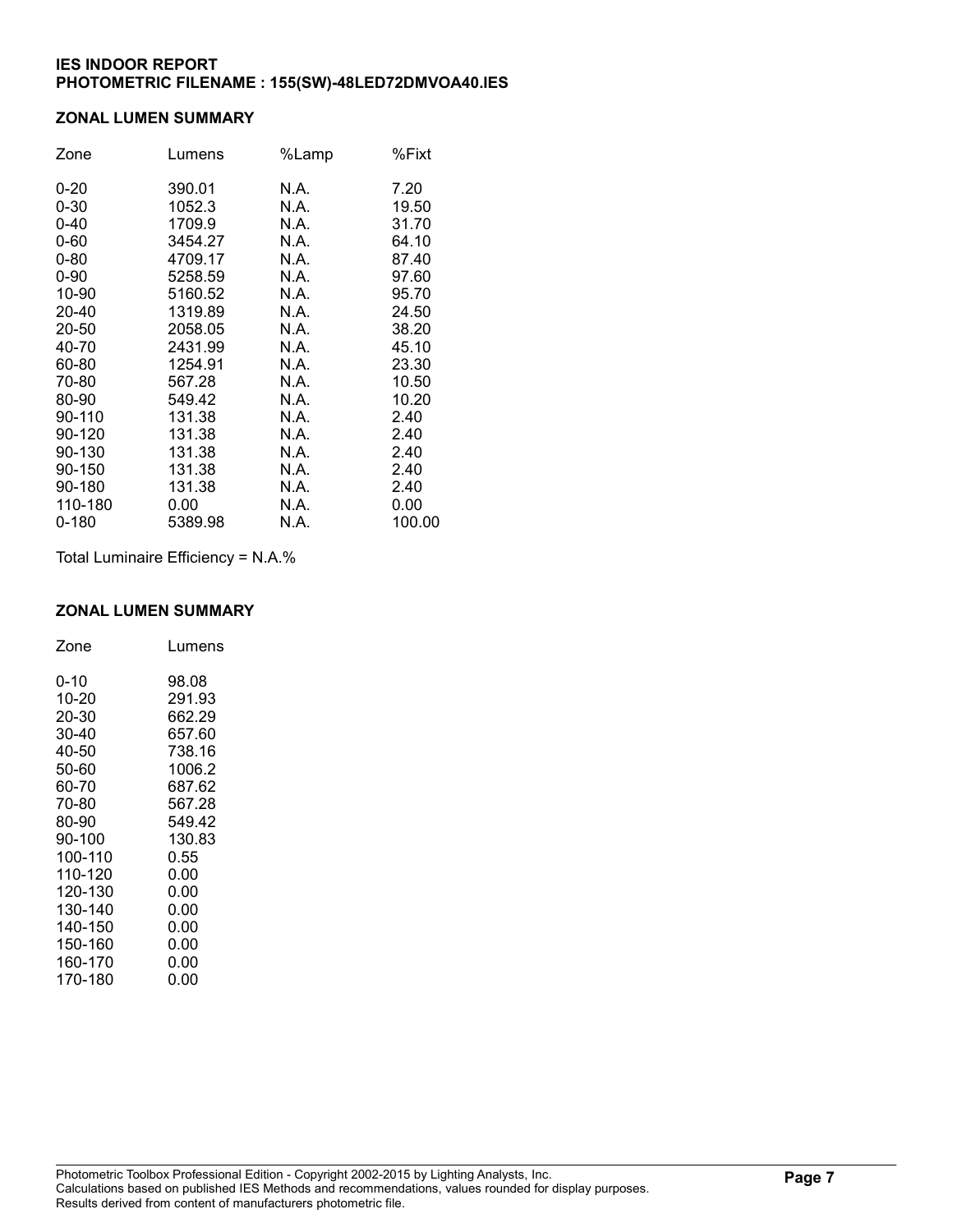## COEFFICIENTS OF UTILIZATION - ZONAL CAVITY METHOD

Effective Floor Cavity Reflectance 0.20

| <b>RC</b>      | 80              |  | 70       |             |                 | 50       |             | 30       |           | 10                   |           |    |
|----------------|-----------------|--|----------|-------------|-----------------|----------|-------------|----------|-----------|----------------------|-----------|----|
| <b>RW</b>      | 70 50 30 10     |  | 70 50 30 |             | - 10            | 50 30    | -10         | 50 30    | -10       | 50 30                | -10       | 0  |
| $\Omega$       | 118 118 118 118 |  |          |             | 115 115 115 115 |          | 110 110 110 |          | 105105105 |                      | 100100100 | 98 |
| -1             | 10497 92 86     |  |          | 10195 89 85 |                 | 90 85 81 |             | 85 82 78 |           | 81 78 76             |           | 73 |
| 2              | 93 83 74 67     |  |          | 90 81 73 66 |                 | 76 70 64 |             | 73 67 62 |           | 69 65 60             |           | 58 |
| 3              | 84 71 62 54     |  |          | 81 70 61 53 |                 | 66 58 52 |             | 63 56 51 |           | 60 54 50             |           | 47 |
| $\overline{4}$ | 76 62 52 45     |  |          | 74 61 51 44 |                 | 58 50 43 |             | 55 48 42 |           | 53 46 41             |           | 39 |
| 5              | 70 55 45 38     |  |          | 67 54 44 37 |                 | 51 43 37 |             | 49 42 36 |           | 47 40 35             |           | 33 |
| 6              | 64 49 39 32     |  |          | 62 48 39 32 |                 | 46 38 31 |             | 44 37 31 |           | 42 36 30             |           | 28 |
| 7              | 59 44 35 28     |  |          | 57 43 34 28 |                 | 41 33 27 |             | 40 32 27 |           | 38 32 27             |           | 24 |
| 8              | 55 40 31 25     |  |          | 53 39 31 24 |                 | 38 30 24 |             | 36 29 24 |           | 35 28 23             |           | 21 |
| 9              | 51 37 28 22     |  |          | 49 36 28 22 |                 | 35 27 21 |             | 33 26 21 |           | 32 26 21             |           | 19 |
| 10             | 48 34 25 20     |  |          | 46 33 25 20 |                 | 32 24 19 |             | 31 24 19 |           | $30\quad 23\quad 19$ |           | 17 |